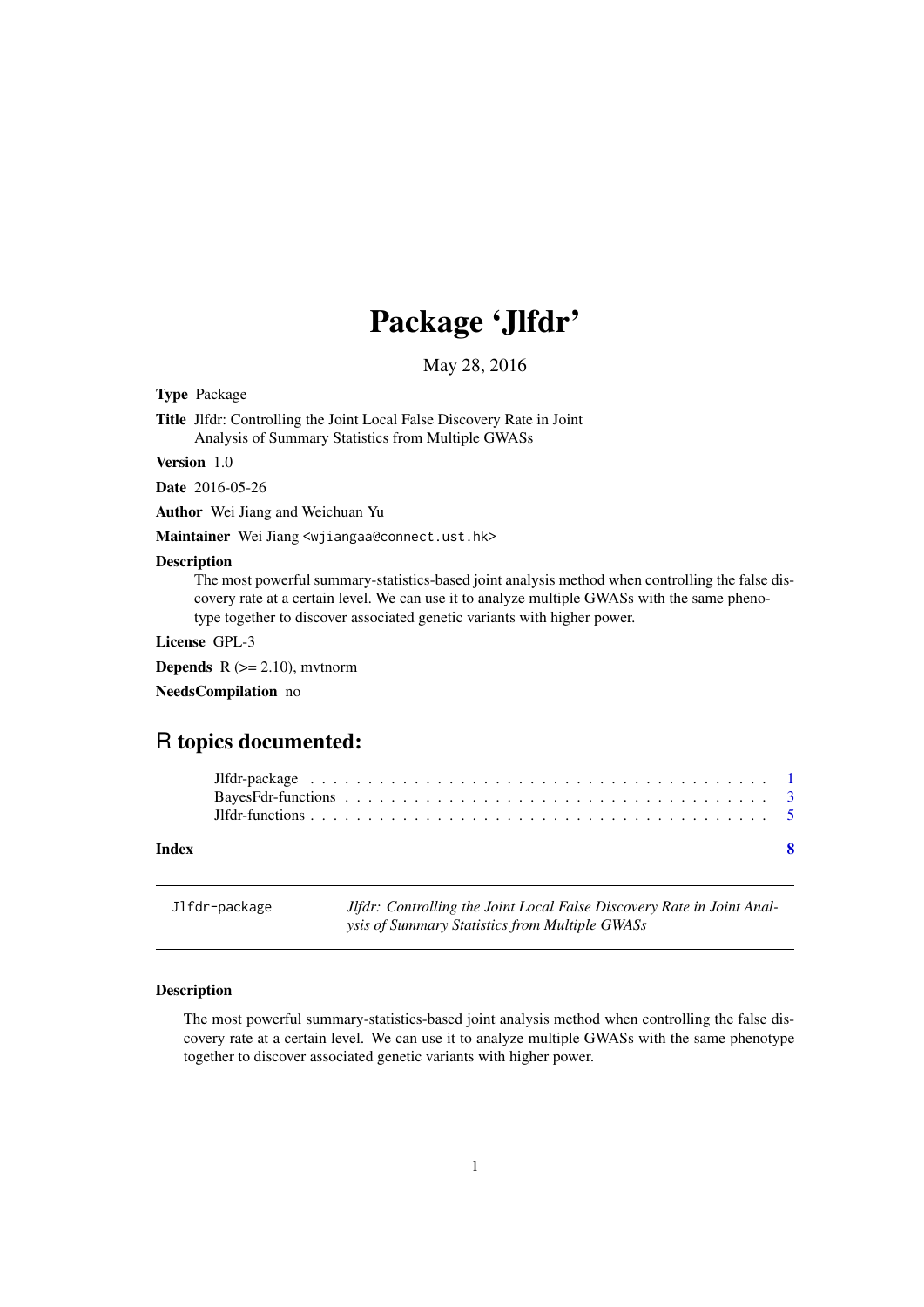# <span id="page-1-0"></span>Details

| Jlfdr      |
|------------|
| Package    |
| 1.0        |
| 2016-05-26 |
| GPL-3      |
|            |

In genome-wide association studies (GWASs) of common diseases/traits, we often analyze multiple GWASs with the same phenotype together to discover associated genetic variants with higher power. Since it is diffcult to access data with detailed individual measurements, summary-statistics-based meta-analysis methods have become popular to jointly analyze data sets from multiple GWASs.

Here we implement a novel summary-statistics-based joint analysis method based on controlling the joint local false discovery rate (Jlfdr). This method is the most powerful summary-statistics-based joint analysis method when controlling the false discovery rate (Fdr) at a certain level. Details about the method can be seen in our reference paper below.

The principal component of Jlfdr package is FdrControl2. Also we implement a Fdr controlling method BayesFdr for single-study analysis.

1. To jointly analyze summary statistics from multiple GWASs, we need to obtain the z-values of each genotyped SNPs in all studies. We have put example summary statistics of two studies (SmryStats1 and SmryStats2) in our package. You can use data(SmryStats1) and data(SmryStats2) to load the example data. You can also obtain the ground-truth parameters (allele frequencies, odds ratios) of the example data using data(Param1) and data(Param2)

2. You can use FdrControl2 to jointly analyze summary statistics from two stuides.

FdrControl2(z1, z2, K=2, q=0.05, beta0=length(z1)/5, plot=T, output=T, dir=output)

Details about the function can be seen using [help\(FdrControl2\)](#page-0-1).

3. To analyze summary statistics from single study with controlling Fdr, BayesFdr can be used.

BayesFdr(z, q, K = 2, beta0 =  $length(z)/5)$ 

Details about the function can be seen using [help\(BayesFdr\)](#page-0-1)

#### Author(s)

Wei Jiang and Weichuan Yu

Maintainer: Wei Jiang <wjiangaa@connect.ust.hk>

#### References

Jiang, W. and Yu, W. *Controlling the joint local false discovery rate is more powerful than metaanalysis methods in joint analysis of summary statistics from multiple genome-wide association studies*. Submitted.

#### See Also

[FdrControl2](#page-4-1), [BayesFdr](#page-2-1)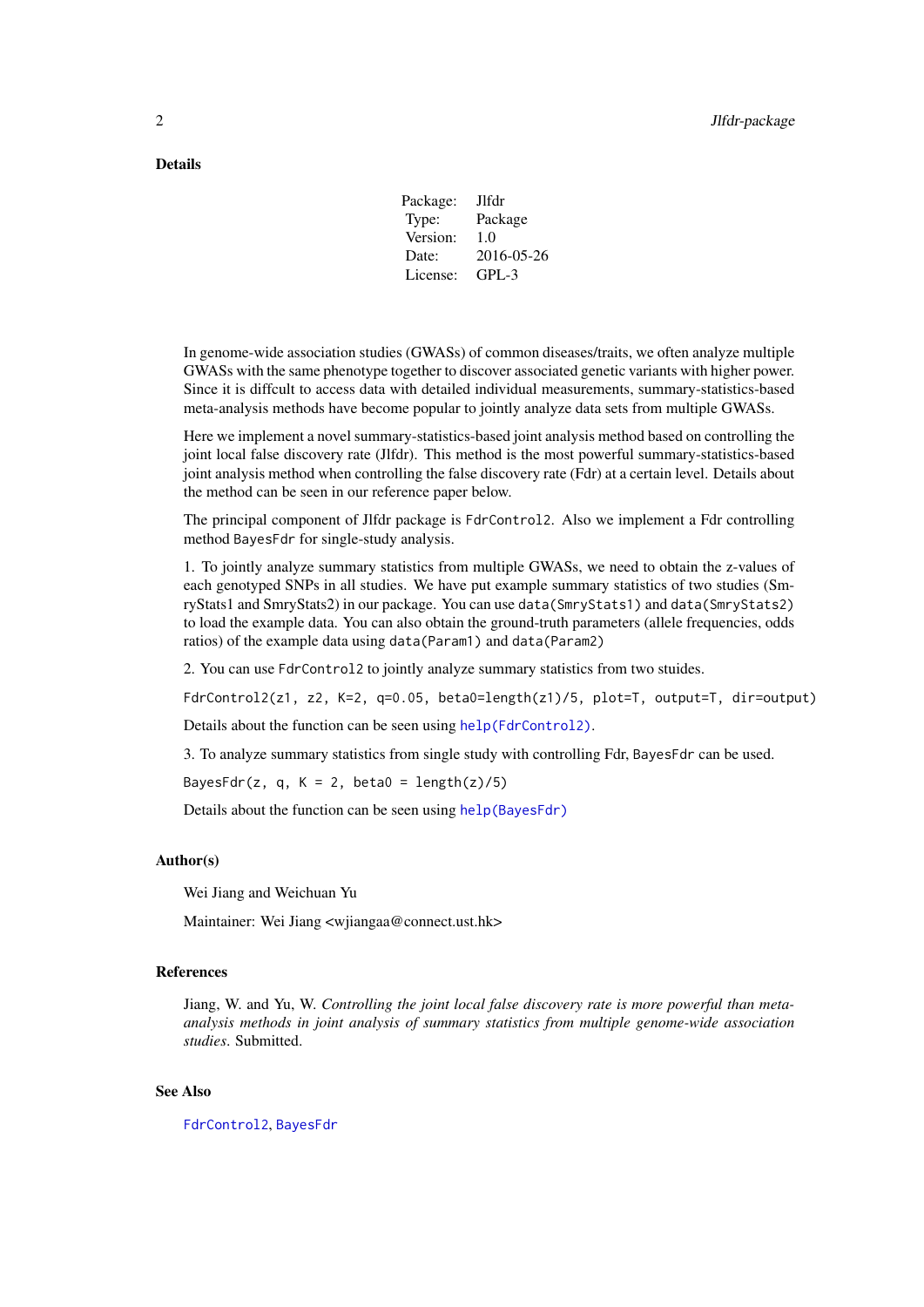# <span id="page-2-0"></span>BayesFdr-functions 3

#### Examples

| $a$ $-5e$ $-5$                                                                                                                                                                          | #Fdr Threshold                                   |  |
|-----------------------------------------------------------------------------------------------------------------------------------------------------------------------------------------|--------------------------------------------------|--|
| ##Load data                                                                                                                                                                             |                                                  |  |
| data(SmryStats1)                                                                                                                                                                        | #Example of summary statistics in 1st study      |  |
| data(SmryStats2)                                                                                                                                                                        | #Example of summary statistics in 2nd study      |  |
| z1<-SmryStats1\$Z<br>z2<-SmryStats1\$Z                                                                                                                                                  | #Z values in 1st study<br>#Z values in 2nd study |  |
|                                                                                                                                                                                         |                                                  |  |
| ####### Jlfdr-based method ######<br>FdrResult<-FdrControl2(z1,z2, K=2, beta0=length(z1)/5, q=q,dir=.)<br>rejectedIdx<-FdrResult\$rejected #The indexes of the rejected null hypotheses |                                                  |  |

BayesFdr-functions *Functions to control Fdr in single-study analysis*

# <span id="page-2-1"></span>Description

BayesFdr is a (Bayesian) Fdr controlling method used in single-study analysis. snpEM is a built-in function to infer the parameters in the one-dimensional Gaussian Mixture Model. calBayesFdr is a built-in function to calculate the Fdr after given parameters in the Gaussian Mixture Model.

# Usage

```
BayesFdr(z, q, K = 2, beta0 = length(z)/5)
snpEM(z, K=2, maxIter=1000, tol=1e-4, beta0=length(z)/5, info=TRUE)
calBayesFdr(t, Pi1, sigma2)
```
### Arguments

| z       | The vector containing z values of all SNPs.                                                     |
|---------|-------------------------------------------------------------------------------------------------|
| q       | The Fdr controlling level.                                                                      |
| К       | The components number of the z values in associated SNPs.                                       |
| beta0   | The penalty term for pi0. We add Dirichlet (beta0, 0) prior to proportions (pi0,<br>$P_{11}$ ). |
| maxIter | The maximum number of iterations.                                                               |
| tol     | The relative error tolerance.                                                                   |
| info    | A logical number indicating whether the results should be printed out.                          |
| t       | The critical value for z-values.                                                                |
| Pi1     | The vector including the proportion of each associated component.                               |
| sigma2  | The vector including the variance of standardized effect sizes in each associated<br>component. |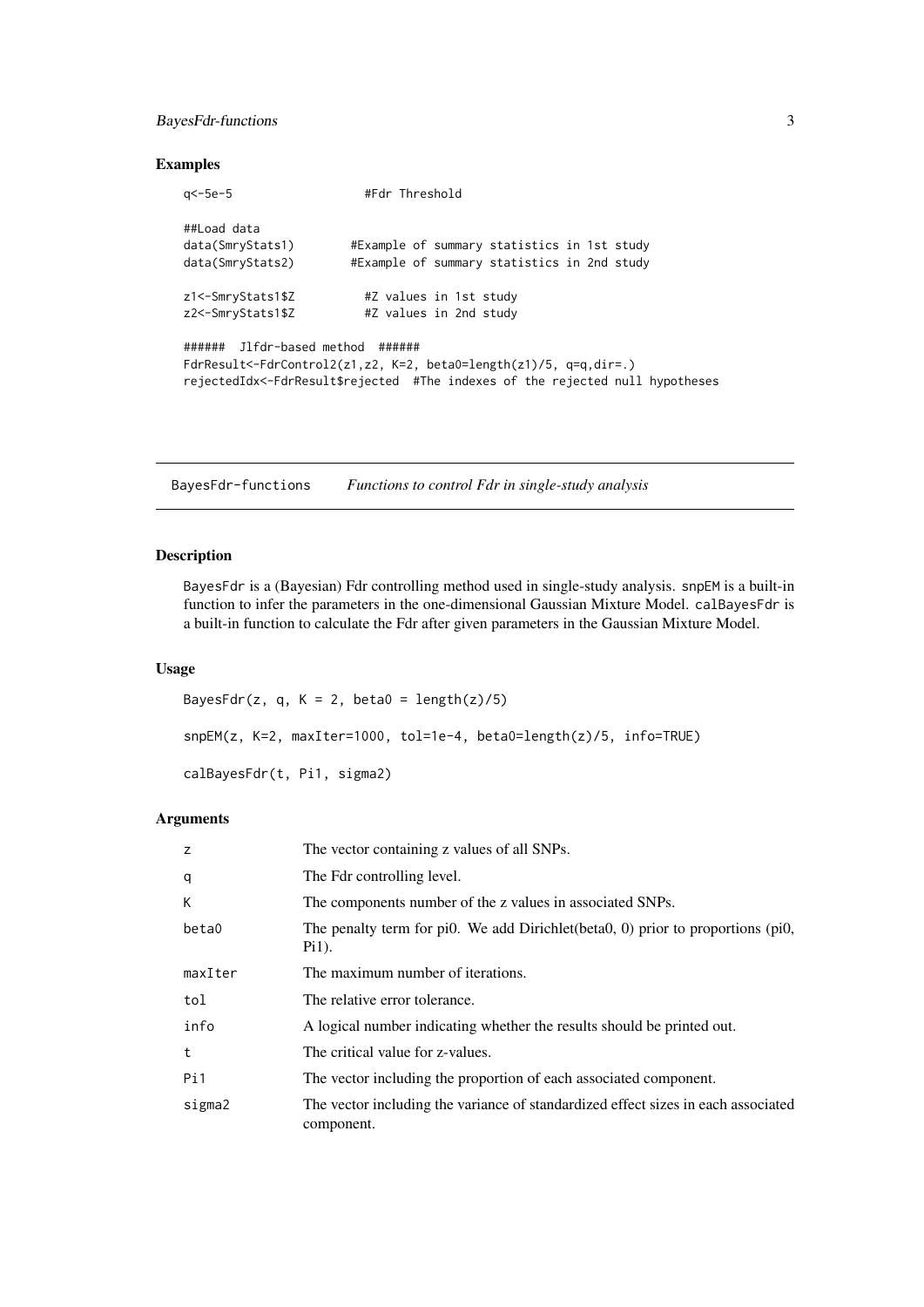<span id="page-3-0"></span>These functions are the implementation of controlling the Fdr in single-study analysis. Here we assume the z-values follow the (K+1)-component Gaussian Mixture Model:

Z~pi\_0  $N(0,1)$ +sum\_(k=1)^K pi\_1k  $N(0, 1+sigma2_k)$ .

snpEM is a built-in function to infer the parameters in the one-dimensional Gaussian Mixture Model using EM-algorithm.

calBayesFdr is a built-in function to calculate the Fdr after given parameters in the Gaussian Mixture Model.

BayesFdr is a Fdr controlling method used in single-study analysis. snpEM and calBayesFdr are called in BayesFdr.

# Value

BayesFdr returns the critical value and the indexes of the rejected null hypotheses. The returned value is a LIST:

| thld                                                                                           | The determined critical value in terms of z-value.                                                            |  |
|------------------------------------------------------------------------------------------------|---------------------------------------------------------------------------------------------------------------|--|
| idx                                                                                            | The indexes of the rejected null hypotheses.                                                                  |  |
| snpEM returns the inferred parameters and the iteration status. The returened value is a LIST: |                                                                                                               |  |
| pi0                                                                                            | The infered proportion of true null hypotheses.                                                               |  |
| Pi1                                                                                            | The vector including the inferred proportion of each associated component.                                    |  |
| sigma2                                                                                         | The vector including the inferred variance of standardized effect sizes in each<br>associated component.      |  |
| h <sub>0</sub>                                                                                 | The vector including the probability of being true null hypothesis for each SNP.                              |  |
| h                                                                                              | A K-vector list. Each vector includes the probability of being component k<br>$(1 \le k \le K)$ for each SNP. |  |
| iter                                                                                           | The iteration number.                                                                                         |  |
| Qval                                                                                           | The expected negative log-likelihood.                                                                         |  |

calBayesFdr returns the Fdr value for a given threshold t.

# Author(s)

Wei Jiang and Weichuan Yu

Maintainer: Wei Jiang <wjiangaa@connect.ust.hk>

# References

Jiang, W. and Yu, W. *Controlling the joint local false discovery rate is more powerful than metaanalysis methods in joint analysis of summary statistics from multiple genome-wide association studies*. Submitted.

# See Also

[Jlfdr](#page-0-2), [FdrControl2](#page-4-1)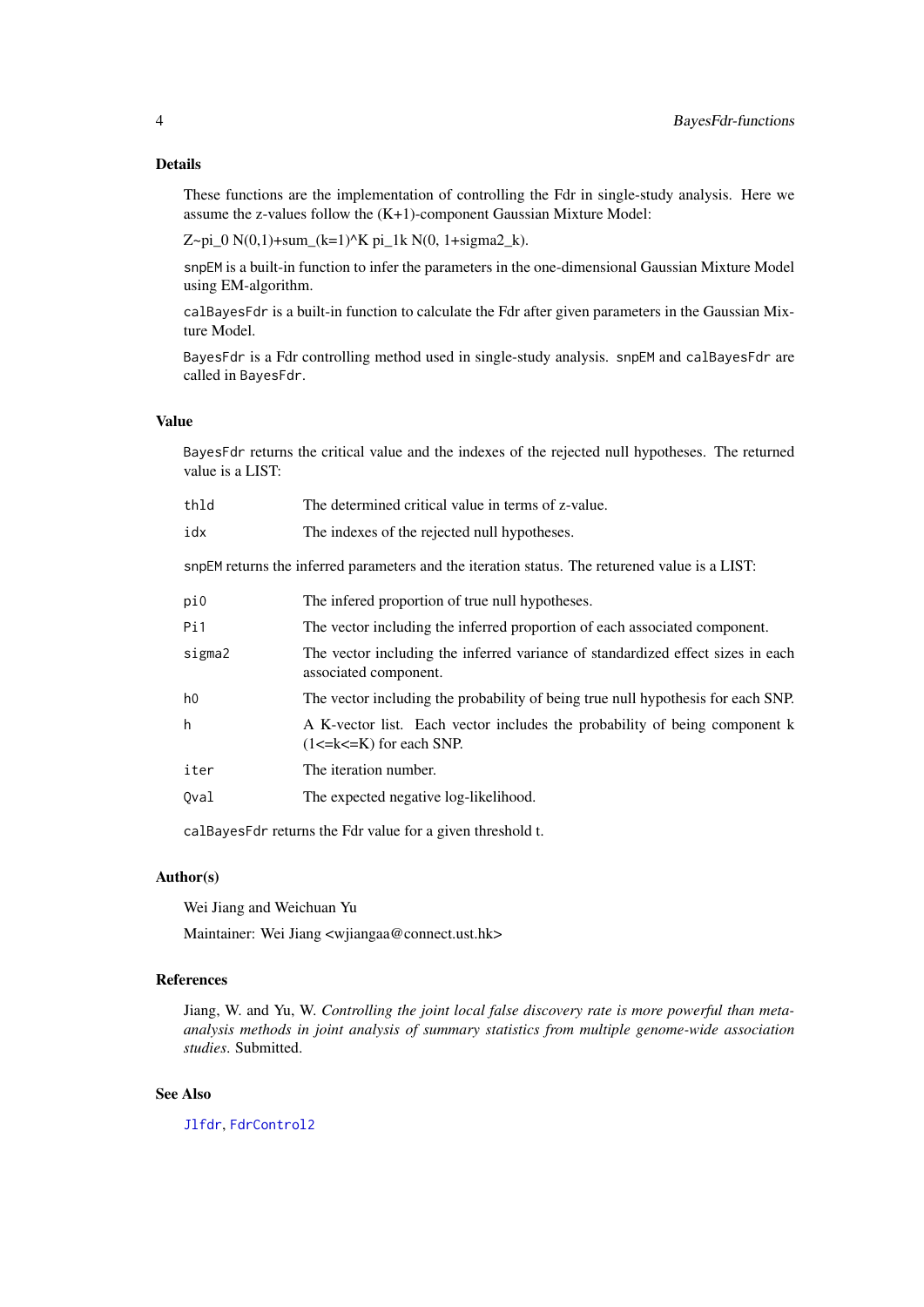#### <span id="page-4-0"></span>Jlfdr-functions 5

#### Examples

```
q<-5e-5 #Fdr Threshold
##Load data
data(SmryStats1) #Example of summary statistics in 1st study
z1<-SmryStats1$Z #Z values in 1st study
####Bayes Fdr Control###
FdrResult<-BayesFdr(z1, q=q, K=2, beta0=length(z1)/5)
rejectedIdx<-FdrResult$idx #The indexes of the rejected null hypotheses
```

| Jlfdr-functions | Functions to control Fdr in joint analysis of multiple GWASs via Jlfdr- |
|-----------------|-------------------------------------------------------------------------|
|                 | based method                                                            |

#### <span id="page-4-1"></span>Description

FdrControl2 is a novel summary-statistics-based joint analysis method to infer which SNPs have associations with traits. The method is based on controlling the joint local false discovery rate (Jlfdr). snpEM2 is a built-in function to infer the parameters in the Gaussian Mixture Model. calJlfdr2 is a built-in function to calculate the Jlfdr of each SNP after given parameters in the Gaussian Mixture Model.

# Usage

```
FdrControl2(z1, z2, K = 2, q = 0.05, beta0 = length(z1)/5, plot = T,
 output = T, dir = "output")snpEM2(z1, z2, K=2, maxIter=1000, tol=1e-4, beta0=length(z1)/5, info=TRUE)
calJlfdr2(z1, z2, Pi1, Sigma)
```
#### Arguments

| z1             | The vector containing z values of all SNPs from Study 1.                                                                               |
|----------------|----------------------------------------------------------------------------------------------------------------------------------------|
| Z <sup>2</sup> | The vector containing z values of all SNPs from Study 2.                                                                               |
| K              | The components number of the z values in associated SNPs.                                                                              |
| q              | The Fdr controlling level.                                                                                                             |
| beta0          | The penalty term for pi0. We add Dirichlet(beta0, 0) prior to proportions (pi0,<br>$P_{11}$ ).                                         |
| plot           | A logical number indicating whether to plot the discovered associations in the<br>z-value plane.                                       |
| output, info   | A logical number indicating whether the results should be printed out.                                                                 |
| dir            | The directory to save the results when output=T                                                                                        |
| maxIter        | The maximum number of iterations.                                                                                                      |
| tol            | The relative error tolerance.                                                                                                          |
| Pi1            | The vector including the proportion of each associated component.                                                                      |
| Sigma          | A K-objects list. Each object is the covariance matrix of standarized effect size<br>vector in the corresponding associated component. |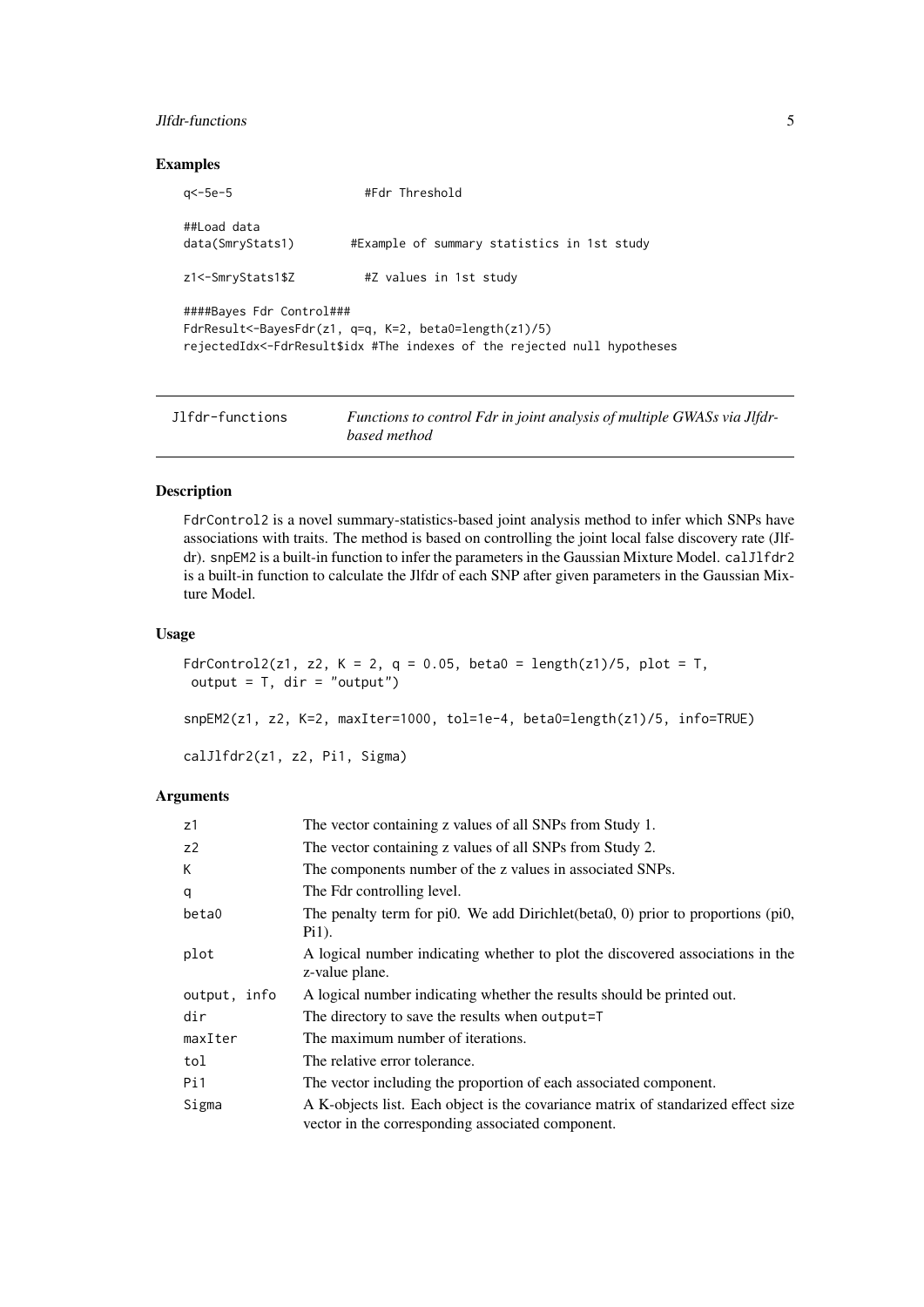# Details

These functions are the implementation of Jlfdr-based method to control the Fdr in joint analysis of multiple GWASs. Here we assume the z-value vector follow the  $(K+1)$ -component Gaussian Mixture Model:

Z~pi\_0  $N(0,I)$ +sum\_(k=1)^K pi\_1k  $N(0, I+Sigma_R)$ .

snpEM2 is a built-in function to infer the parameters in the Gaussian Mixture Model using EMalgorithm.

calJlfdr2 is a built-in function to calculate the Jlfdr of each SNP after given parameters in the Gaussian Mixture Model.

FdrControl2 is based on controlling the joint local false discovery rate (Jlfdr) in the joint analysis of multiple GWASs. snpEM2 and calJlfdr2 are called in FdrControl2.

#### Value

FdrControl2 returns the following LIST:

| Pi1                                                                                            | The vector including the inferred proportion of each associated component.                                                                      |  |
|------------------------------------------------------------------------------------------------|-------------------------------------------------------------------------------------------------------------------------------------------------|--|
| Sigma                                                                                          | A K-objects list. Each object is the inferred covariance matrix of standarized<br>effect size vector in the corresponding associated component. |  |
| rejected                                                                                       | The indexes of the rejected null hypotheses.                                                                                                    |  |
| JlfdrThld                                                                                      | The determined threshold for Jlfdr.                                                                                                             |  |
| Jlfdr                                                                                          | The vector including the calculated Jlfdr value for each SNP.                                                                                   |  |
| snpEM2 returns the infered parameters and the iteration status. The returened value is a LIST: |                                                                                                                                                 |  |
| pi0                                                                                            | The infered proportion of true null hypotheses.                                                                                                 |  |
| Pi1                                                                                            | The vector including the infered proportion of each associated component.                                                                       |  |
| Sigma                                                                                          | A K-objects list. Each object is the inferred covariance matrix of standarized<br>effect size vector in the corresponding associated component. |  |
| h <sub>0</sub>                                                                                 | The vector including the probability of being true null hypothesis for each SNP.                                                                |  |
| h                                                                                              | A K-vector list. Each vector includes the probability of being component k<br>$(1 \le k \le K)$ for each SNP.                                   |  |
| iter                                                                                           | The iteration number.                                                                                                                           |  |
| Qval                                                                                           | The expected negative log-likelihood.                                                                                                           |  |
| cal J1fdr2 returns the calculated J1fdr value for each SNP.                                    |                                                                                                                                                 |  |

# Author(s)

Wei Jiang and Weichuan Yu

Maintainer: Wei Jiang <wjiangaa@connect.ust.hk>

# References

Jiang, W. and Yu, W. *Controlling the joint local false discovery rate is more powerful than metaanalysis methods in joint analysis of summary statistics from multiple genome-wide association studies*. Submitted.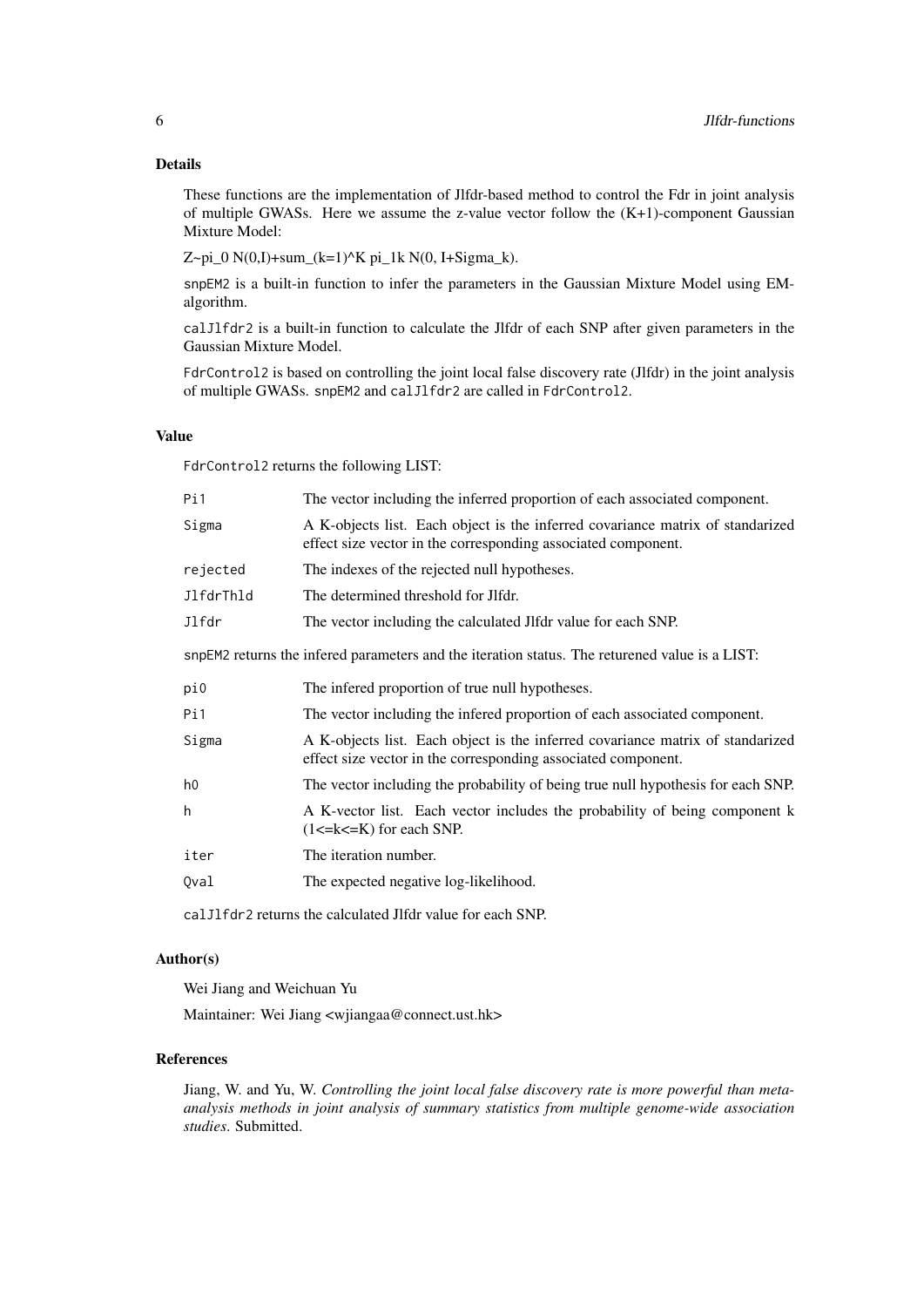# <span id="page-6-0"></span>Jlfdr-functions 7

# See Also

[Jlfdr](#page-0-2), [BayesFdr](#page-2-1)

# Examples

| a<-5e-5                                             | #Fdr Threshold                                                                             |
|-----------------------------------------------------|--------------------------------------------------------------------------------------------|
| ##Load data<br>data(SmryStats1)<br>data(SmryStats2) | #Example of summary statistics in 1st study<br>#Example of summary statistics in 2nd study |
| z1<-SmryStats1\$Z<br>z2<-SmryStats1\$Z              | #Z values in 1st study<br>#Z values in 2nd study                                           |

```
###### Jlfdr-based method ######
FdrResult<-FdrControl2(z1,z2, K=2, beta0=length(z1)/5, q=q,dir=.)
rejectedIdx<-FdrResult$rejected #The indexes of the rejected null hypotheses
```